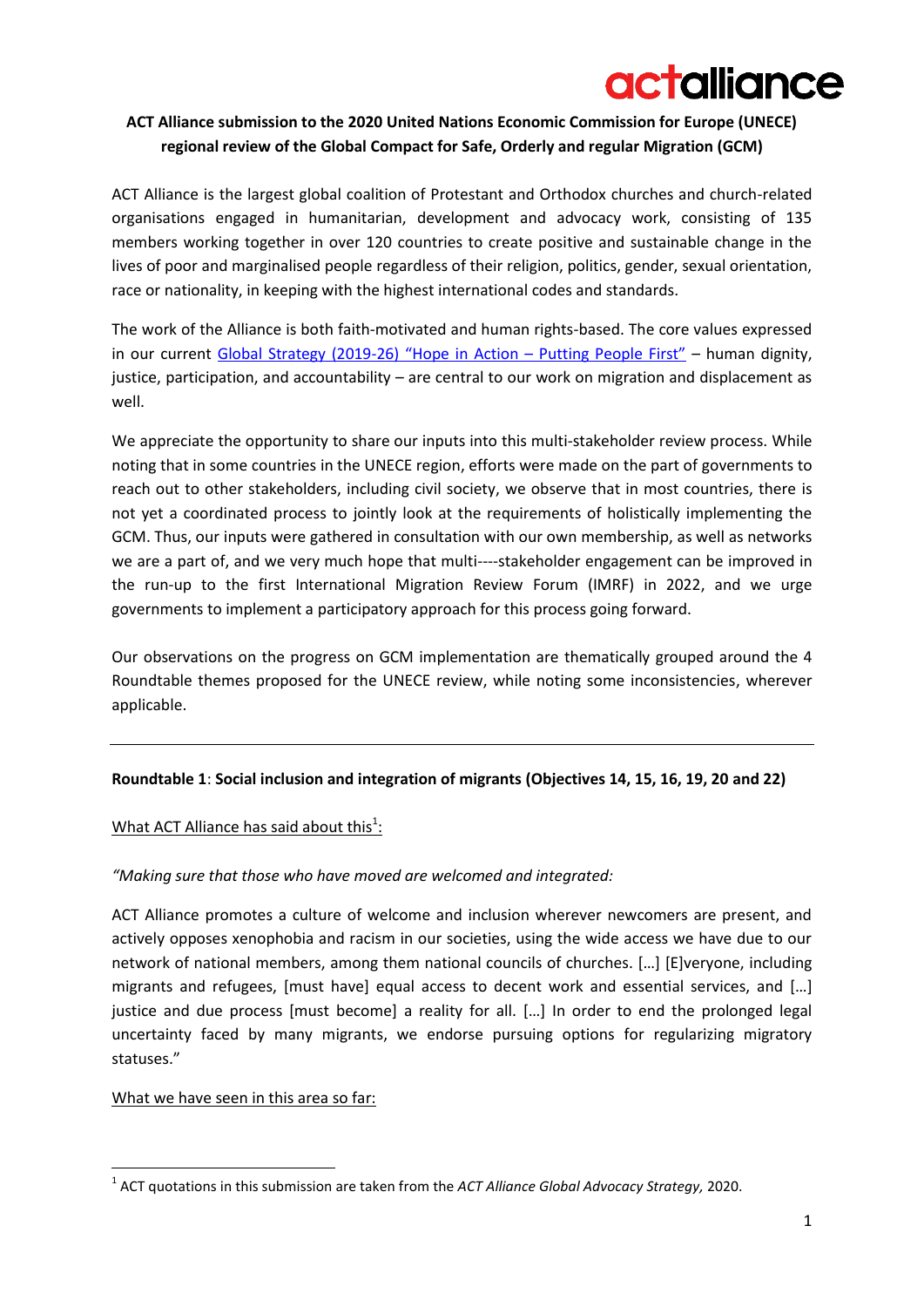# actalliance

There have been diverging approaches to this topic, especially throughout the UNECE region – diverging both between countries, and between national and local level. In general, there is still a large deficit in the social inclusion and integration of migrants in our societies – due to both societal (isolation, lack of support networks) and political factors (lack of specific legislation and resources actively promoting migrants' inclusion). This is linked to the over-representation of migrants in the informal economy, and the fact that many host countries rely on migrants to perform lower-skilled, less well rewarded and more unsafe jobs than the rest of the population. Furthered by recruitment systems that take advantage of income disparities and other inequalities between countries and regions, exploitative forms of migration therefore often expose migrants to human rights abuses and maintain their social exclusion as a corollary to this phenomenon. True inclusion can therefore only be achieved by simultaneously addressing the persisting decent work deficits (see below).

In some countries, the COVID-19 crisis has given rise to measures by states to promote the inclusion of migrants  $-$  e.g., by offering access to health care and other services, regardless of migration status. However, it is not clear to what extent these steps will only be a permanent emergency response, or leads to more sustainable long-term inclusion. Also, some countries have used the pandemic to further exclude migrants from their midst, in some cases physically removing them from their territory and returning them to their countries of origin, whenever their labour was not considered "essential" in the COVID context. This is a worrying development.

## Examples of how ACT members have been involved:

Civil society stakeholders, including ACT members, have traditionally been closely involved in promoting the inclusion and integration of migrants in our societies. This includes states where official government policies have been either absent or actively detrimental to the achievement of GCM Objectives in this area. This has included, for example, providing asylum seekers in the U.S. with resettlement case management in conjunction with legal assistance where appropriate; making information on COVID-19 and prevention of spread available in more than 20 immigrant and refugee languages; providing emergency support for basic needs during the pandemic (e.g., food, rent, medical care) to newly arrived refugees who do not yet qualify for certain public assistance; advocating for COVID-19 testing and treatment and emergency public relief to be extended to all persons, regardless of migratory status; and organising faith leaders to speak out against medical prejudice and xenophobic scapegoating of immigrants and refugees in public responses to COVID-19.

# Call to action:

While pledging to continue to support migrants in their inclusion and ability to fully access their rights in our midst, we therefore call upon UNECE member states to progress in the provision of full access to services for migrants and their families, regardless of status – this is assuming additional urgency in the context of COVID-19 response, and extends to future public health measures such as equal access to vaccines for all migrants; to remove firewalls that hinder migrants from accessing such services in practice; to promote the reduction of remittance costs for migrants, inter alia by supporting the development of digital platforms; and to become more proactive on enabling migrants' access to banking, regardless of status.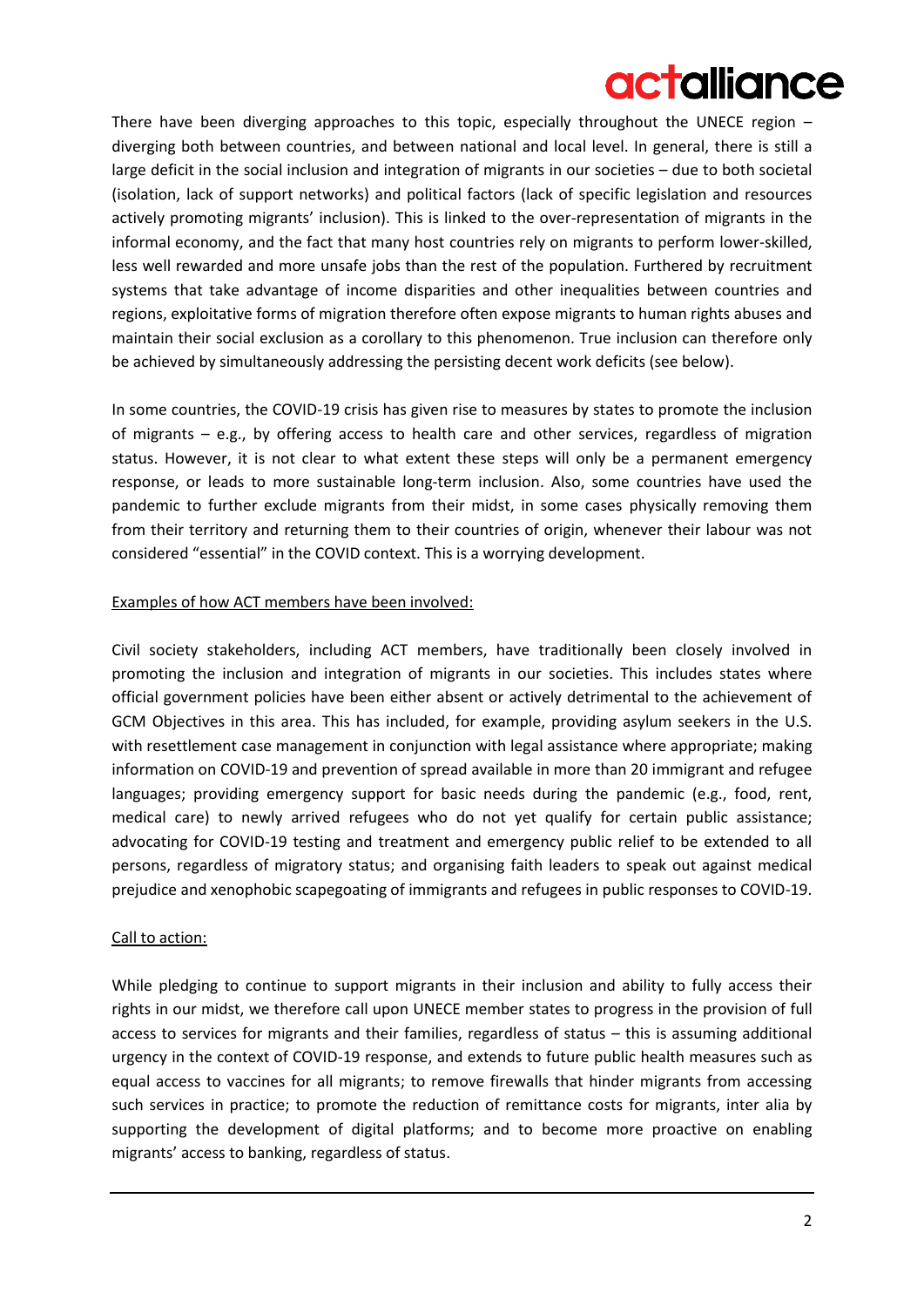

## **Roundtable 2**: H**uman rights protection, pathways and decent work (Objectives 2, 5, 6, 12 and 18)**

#### What ACT Alliance has said about this:

#### *"Making sure that people can migrate out of choice, not necessity:*

[...] Many people are pushed to leave their homes by desperation and factors beyond their control. [D]uty bearers [have] to address adverse drivers more holistically – so that people have the option of safely and productively staying in their communities and living with dignity. This means greater efforts to promote peace, security and rule of law; eliminate poverty; promote gender equality; and combat inequalities and discrimination. We advocate for the human rights of all migrants and refugees, and oppose policy measures aimed at preventing the human right to free movement. We strongly promote climate justice, including access to resources needed to adapt in place, as well as rights-based solutions to increase mobility options for those affected by climate change.

#### *Making sure that those who move are adequately protected:*

Migration flows are always mixed, and people migrating for a myriad of reasons suffer along migration corridors. We seek to eliminate suffering of all those in migration, regardless of their reason for migrating or their legal status. ACT Alliance calls on states to narrow the gap between the protection needs of migrants and refugees, and protection actually offered; and to reverse measures that restrict access to asylum. People's human rights need to be protected at all times, regardless of migratory status. This requires active advocacy to protect and promote the existing global and regional legal instruments of international protection. Both human rights and refugee law have provisions of non-refoulement, [which must be observed] to make sure people are protected. We oppose criminalization of allies – including many ACT members – who assist migrants in need, and particularly those who offer life-saving assistance. We encourage actions to combat trafficking in ways that do not penalize persons being trafficked; and promote the expansion of regular migration pathways for more categories of people."

#### What we have seen in this area so far:

Protecting the human rights of migrants and promoting their access to decent work are closely related issues, on which we have not yet seen much progress since the adoption of the GCM. The UNECE region in particular contains many countries that have been preferred destinations for migrants, but whose governments have thus far not shown much willingness to fundamentally rethink the ways in which they provide regular pathways for migration (see Obj. 5). Rather, many destination countries appear primarily interested in meeting relatively short-term labour market shortages in specific sectors, tying migrant workers to restrictive visas that deny them family unity or the ability to change status. The COVID-19 pandemic has been a mixed experience in this regard, extending stay and/or regularizing the status of migrants deemed "essential" during the pandemic (e.g. in health care and other services), while casting a shadow of doubt over others not included in this somewhat arbitrary category. In addition, we observe substantial gaps in ensuring the right to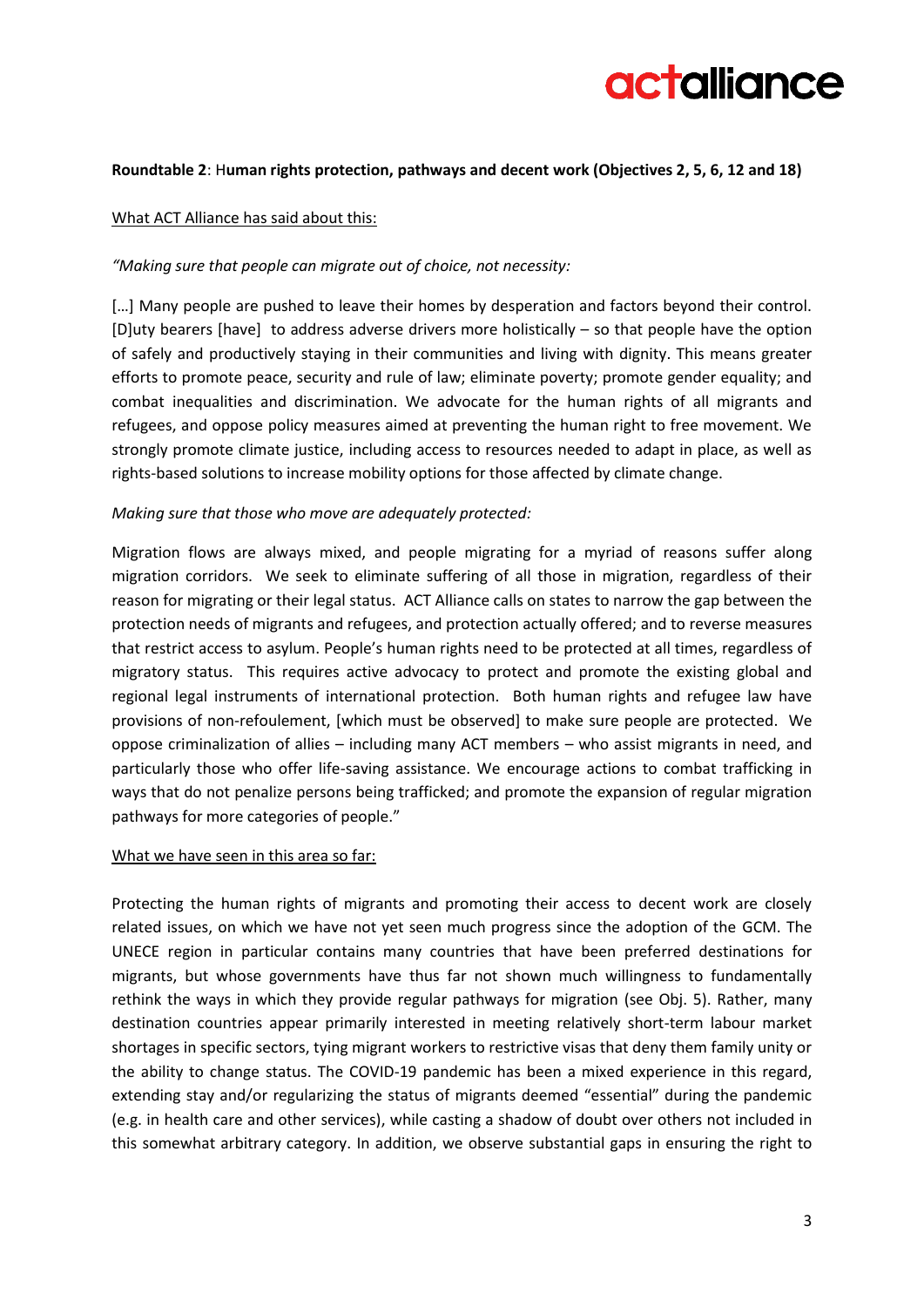

family life in many UNECE countries, especially wherever temporary status precludes family reunification.

Governments have also not yet sufficiently explored the guidance provided in Objectives 2 and 5 of the GCM on intensifying their efforts to address climate change as a driver for migration, and to include climate-specific responses in their design and implementation of regular pathways. It is somewhat ironic that, although member states in the UNECE region are among the main originators of activities that have accelerated climate change globally, they have so far been neglecting their responsibility to address its consequences by financing relevant adaptation and mitigation measures, as well as promoting measures that could provide regular migration pathways for those most affected. More promising initiatives in this regard have come from other regions, and we will comment on them in more depth in the relevant regional reviews.

In addition, we have particular concerns regarding appropriate screening, assessment and referral (Obj. 12) – including in reference to, but also far beyond, the COVID-19 response. As many countries moved to close their borders and implement other restrictions on mobility, migrants and refugees have been particularly affected, to the extent that they were no longer able to access the territory of many countries in search of safety. In addition, potential future measures to restrict international mobility in the interest of public health carry the risk of discriminating against certain categories of migrants.

## Examples of how ACT members have been involved:

Members have been active in providing life-saving assistance and humanitarian protection to people on the move, including in mixed movements, which increasingly characterise flows towards the UNECE region. This work has become increasingly challenging during a period of toughening border restrictions, coupled with the absence of sufficient regular pathways. In this context, we have been advocating for the expansion of such pathways, including by providing regular status. ACT also has a long history of engagement with the climate justice movement, and we have been increasing efforts to build coalitions that promote climate finance, alongside access to resources needed to adapt in place, as well as rights-based solutions to increase mobility options for those affected by climate change. To enhance the economic inclusion of immigrants and refugees, members are also promoting the expanded recognition of international work experience, improved access to professional recredentialing, and improved access to workforce development and adult education.

## Call to action:

Supporting our practical work in these areas, we call upon UNECE member states to take more seriously the GCM recommendations to holistically address the drivers of migration, including and especially with regard to climate change (obj. 2); to analyse their provision and use of regular pathways for migration, jointly with other stakeholders, including civil society, and to work towards progressively expanding their availability and use (Obj. 5); and to observe their obligations to respect, protect and fulfill the human rights of migrants, regardless of status, with regard to their ability to have meaningful access to protection en route and on their territory (Objs. 12 and 7).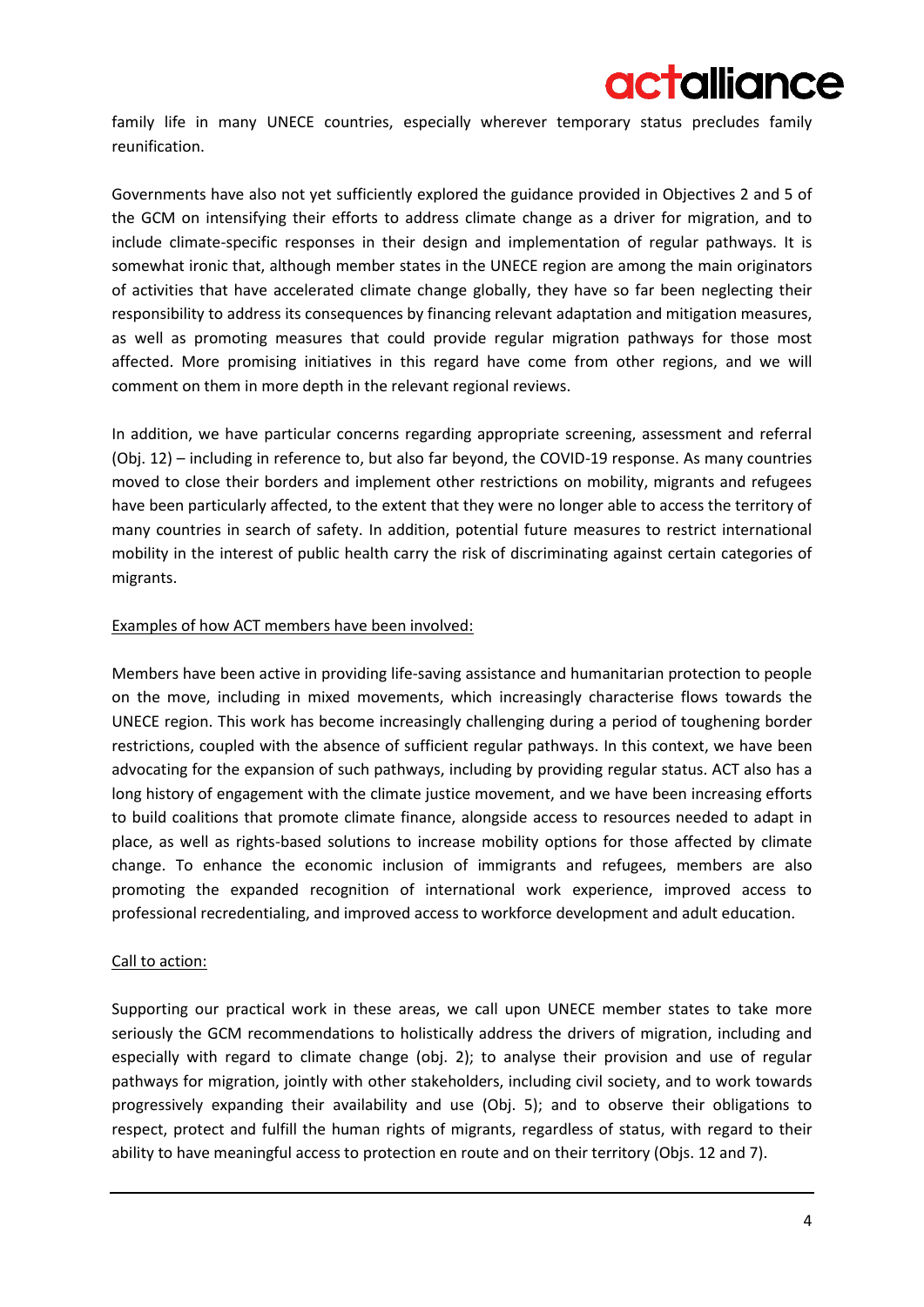

# **Roundtable 3**: **Human rights protection and border management (Objectives 4, 8, 9, 10, 11, 13 and 21)**

## What ACT Alliance has said about this:

## *"Making sure that those who move are adequately protected:*

Migration flows are always mixed, and people migrating for a myriad of reasons suffer along migration corridors. We seek to eliminate suffering of all those in migration, regardless of their reason for migrating or their legal status. ACT Alliance calls on states to narrow the gap between the protection needs of migrants and refugees, and protection actually offered; and to reverse measures that restrict access to asylum. People's human rights need to be protected at all times, regardless of migratory status. This requires active advocacy to protect and promote the existing global and regional legal instruments of international protection. Both human rights and refugee law have provisions of non-refoulement, and ACT Alliance will focus on their implementation to make sure people are protected We oppose criminalization of allies – including many ACT members – who assist migrants in need, and particularly those who offer life-saving assistance. We encourage actions to combat trafficking in ways that do not penalize persons being trafficked; and promote the expansion of regular migration pathways for more categories of people.

## *Making sure that those who return can do so in dignity and have access to support:*

When returning to their countries of origin, many migrants face significant challenges. ACT Alliance opposes return migration that violates the principle of non-refoulement, or that exposes those being returned to harm or inhumane conditions. Due process must be respected, and the human rights situation after return must be monitored more effectively in all circumstances. Returns programs based on quotas do not, by their very nature, work towards the dignity and justice of migrants and refugees. Migrants who do seek to return to places of origin should be assisted, so that return migration is safe and dignified, and so that receiving communities can promote reintegration. Supporting these aims is part of our overall approach to sustainable development and leaving no one behind."

## What we have seen in this area so far:

Many of the comments on Roundtable 2 above apply here. We are cautiously optimistic about some changes brought about regarding alternatives to detention (Obj. 13) in the context of COVID-19, which prompted some states (e.g. Spain, Italy) in the UNECE region to release migrants from detention centres and pursue community-based alternatives, which hopefully will lead to a rethinking of their approach to this practice in the longer term, and may have a positive signalling effect on other governments, also because there is already an informal dialogue between proponents of alternatives to detention underway. Nevertheless, we are also concerned about governments that have not only not implemented alternatives, but have in fact intensified the use of detention, alongside accelerated deportation (ref. Obj. 21), as a tool of migration deterrence, with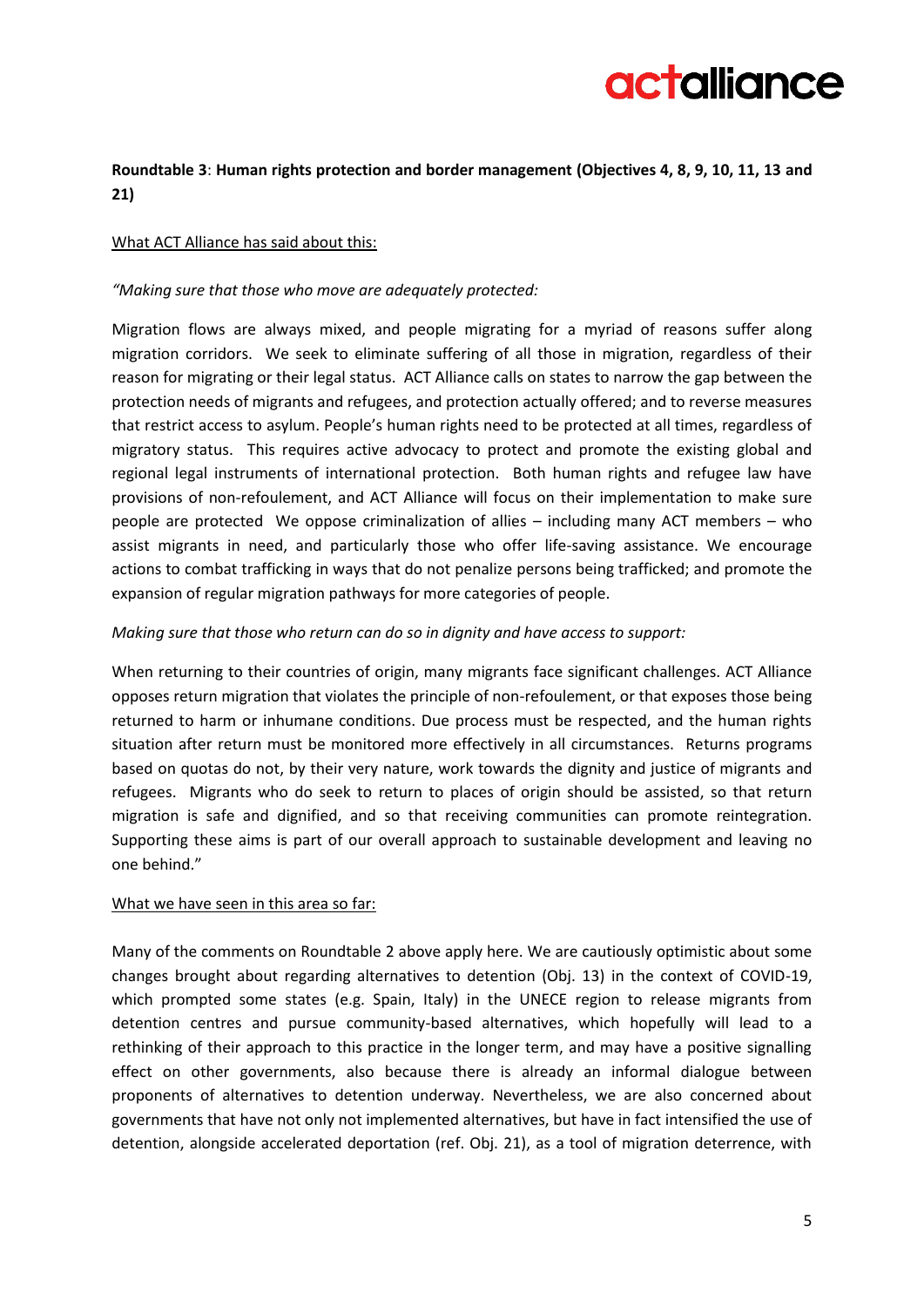

consequences both within and affecting neighbouring regions, for example LAC, as well as Europe's Southeastern borders, including the MENA region.

By continuing to make entry more difficult, including in situations of mixed movements, the European Union and its member states, in particular, have not only failed to observe the actions covered under Objective 8, but have at the same time encumbered potential progress under Objectives 9 and 10 as well. We have already seen that additional restrictions on cross-border movement in the context of COVID-19 have led to more dangerous, more expensive, and more exploitative routes for migrants who need to find a way to safety, and thus is likely to continue.

## Examples of how ACT members have been involved:

Civil society, including ACT members, have been instrumental in saving lives and providing humanitarian assistance to people on the move, including and especially in situations of vulnerability, which continue to be widespread. This includes migrants caught at the borders of the EU, for example in the Mediterranean and the Greek islands, as well as in the Central American corridor en route to the U.S. It also includes both emergency assistance and longer-term integration efforts for people forced to return, including with a specific focus on LGBTQI and other marginalised groups. We also continue to advocate for the release of migrants from detention, as part of larger advocacy efforts.

## Call to action:

We expect UNECE member states to end the widespread criminalisation of life-saving assistance provided by non-governmental actors. Instead, and in addition, states along the major migration corridors, including but not limited to the EU, are called upon to assume their responsibility to save the lives of those at risk during transit. Efforts to combat smuggling and trafficking of human beings should first and foremost focus on the safety and well-being of survivors, rather than on their prosecution. In this context, we reiterate the structural importance of providing regular pathways (see above) to meaningfully reduce migrants' reliance on irregular movements. We stress the importance of finding alternatives to detention of migrants in all circumstances, building upon some of the positive examples we have seen in the region this year. Initiatives regarding returns to be approached in a more holistic manner, and should never become an instrument of bilateral development policies, as has unfortunately been increasingly the case throughout the region.

# **Roundtable 4: Countering discrimination through promoting facts-based migration discourse (Objectives 1, 3, 7, 17 and 23)**

## What ACT Alliance has said about this:

## *"Making sure that those who have moved are welcomed and integrated:*

ACT Alliance promotes a culture of welcome and inclusion wherever newcomers are present, and actively opposes xenophobia and racism in our societies, using the wide access we have due to our